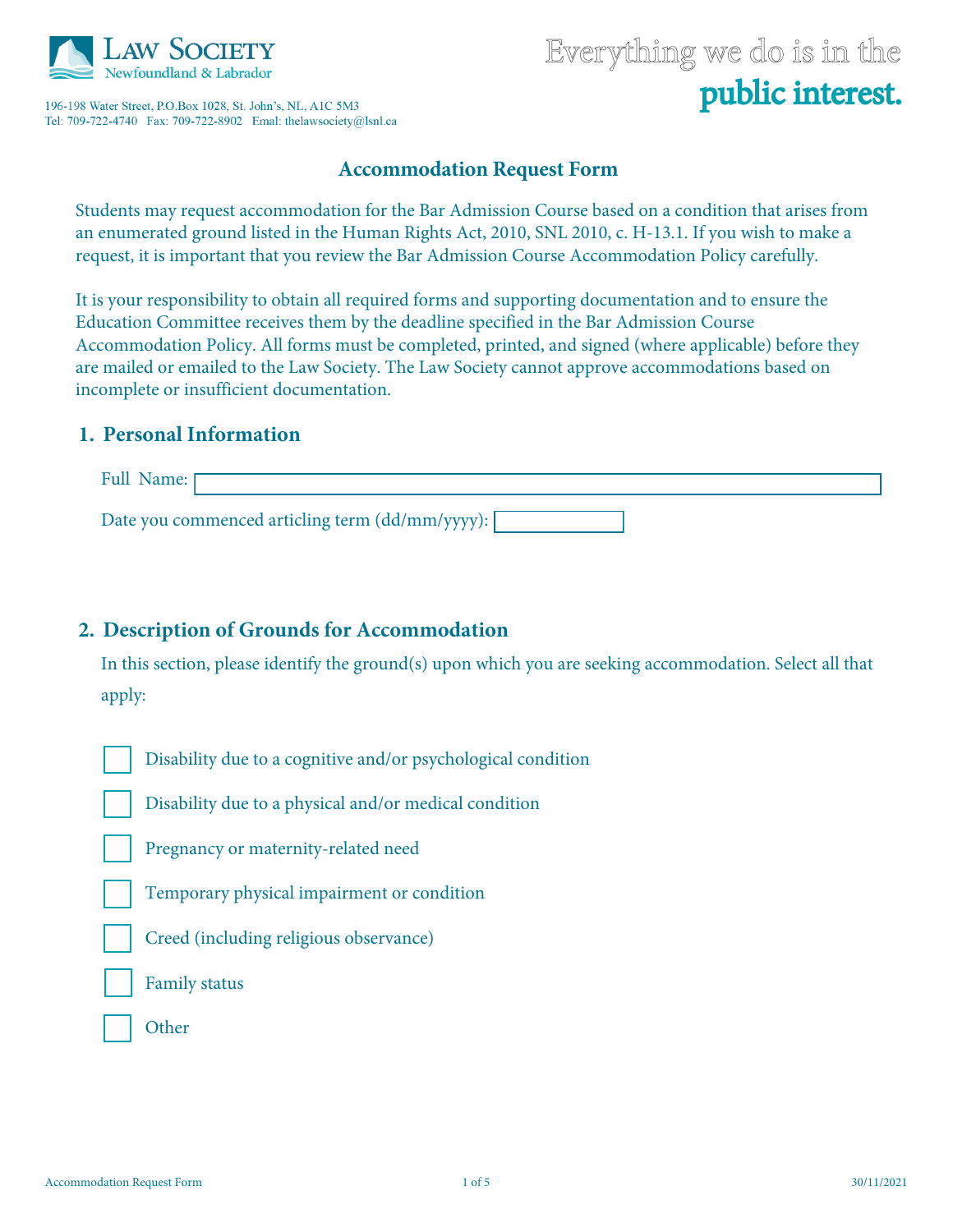#### Additional Information

Please include any additional details related to the selected ground(s) in the space provided. You must provide sufficient information to confirm the existence of a need for accommodation and the type(s) of accommodation requested. The Law Society keeps accommodation-related information in strict confidence and uses the information solely for the purpose of assessing the request for and, if granted, providing the accommodation.

If you are requesting accommodation related to a disability (which, for these purposes, includes any medical condition or a pregnancy or maternity-related need), you will be required to provide medical confirmation that the disability exists. However, you are not generally required to explicitly inform the Education Committee of the specific type of disability, or to provide specific medical information such as a diagnosis, where that information is not reasonably necessary to provide accommodation. You may voluntarily provide more detailed information about your disability, including a specific diagnosis, if you feel comfortable doing so.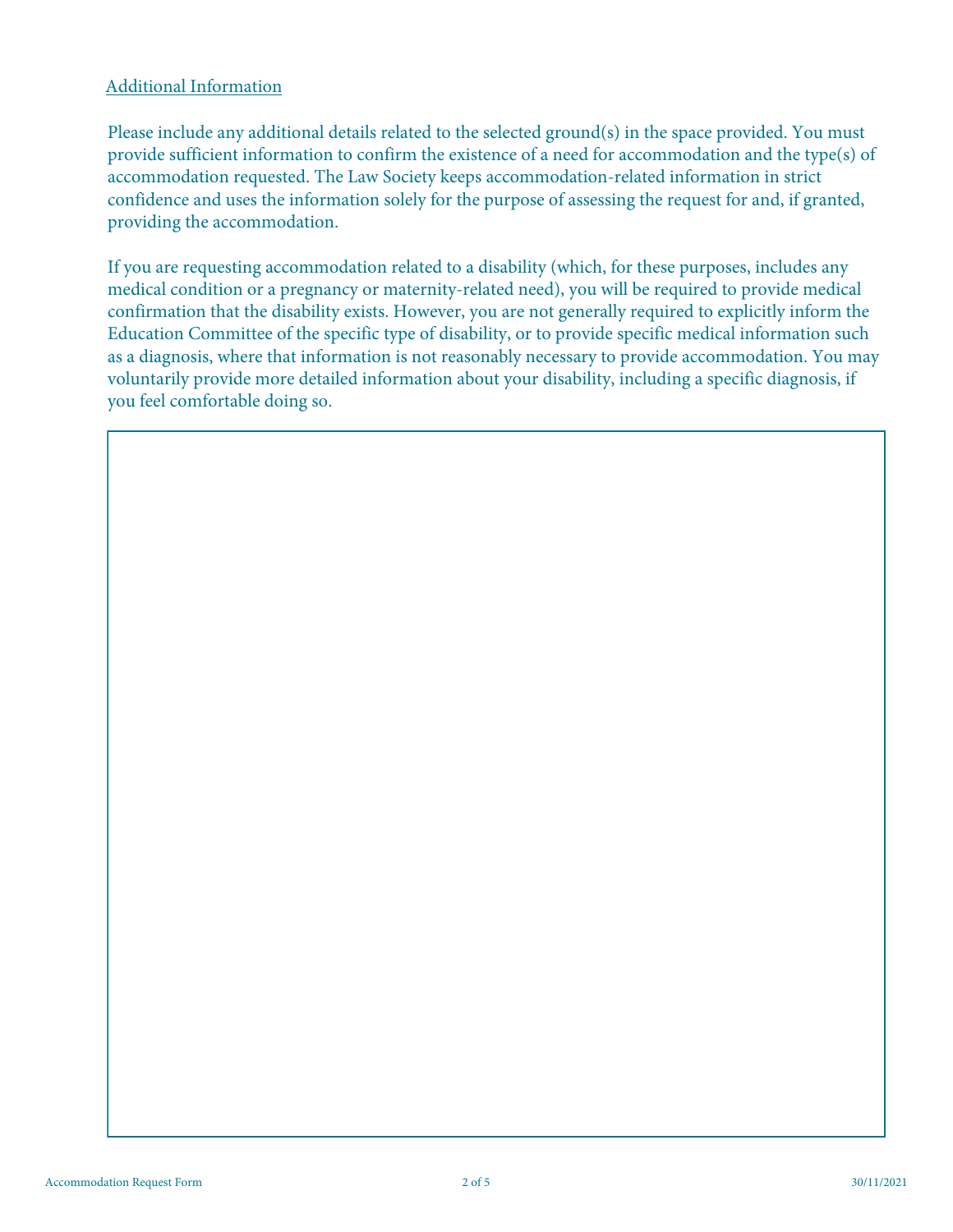# **3. Description of Accommodation Requested**

In this section, please describe any specific accommodation(s) you are requesting. Be as specific as possible. For example, if you are requesting additional writing time to complete a Bar Admission Course Examination, indicate the amount of additional time you are requesting.

## **4. Requirements for Supporting Documentation**

If you are requesting accommodation related to a disability (which, for these purposes, includes any medical condition or a pregnancy or maternity-related need), you will be required to provide a completed Supporting Documentation Form for Medical Professionals Recommending Accommodation(s).

A student with a condition that falls within subsection  $2(c)(ii)$ , (iii), or (iv) of the definition of disability under the Act who requests additional writing time for a Bar Admission Course Examination, must provide a psychological or psycho-educational assessment report to support their request. This is in addition to the Supporting Documentation Form for Medical Professionals Recommending Accommodation(s). A psychological and/or psycho-educational assessment report should identify issues impacting the student's development, functioning, severity of condition and current treatment. The report should explain how the student is impacted by the disability, and how the student's functional limitations are caused by the diagnosed impairment and help provide a measurable basis to justify the recommendation for additional writing time. All recommendations for additional writing time must indicate exactly how much additional time is requested, and why that specific amount of time is necessary to accommodate the student's disability.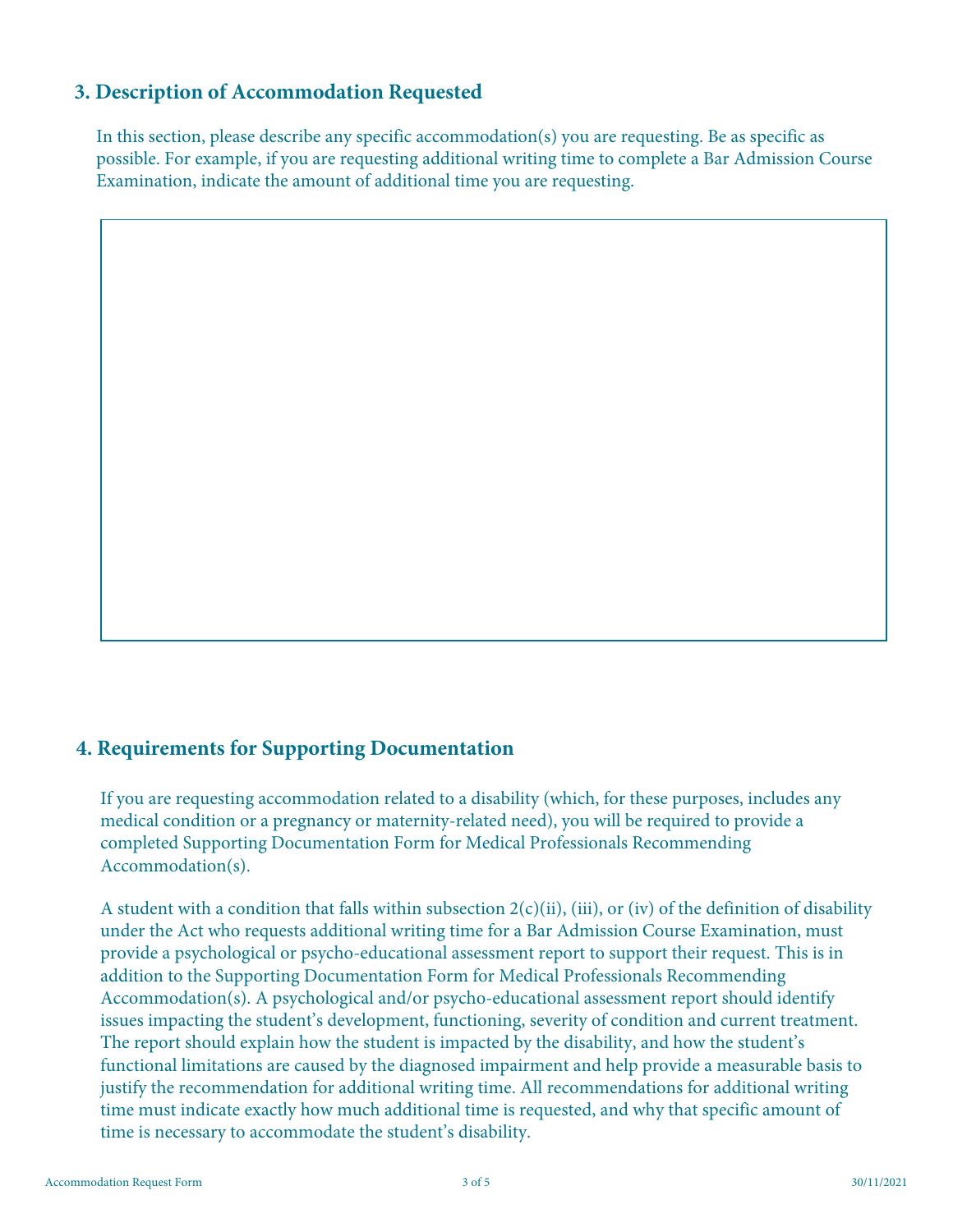If you wish, you may also provide the following types of supporting documentation:

- A recent letter from your law school or the National Committee on Accreditation (**NCA)** listing any accommodations received; and
- A letter from the Law School Admission Council (**LSAC)**, indicating if accommodations were provided for the LSAT.

**Note**: Proof of prior accommodation is just one piece of information considered and is not a guarantee that same accommodation will be provided in the Bar Admission Course, as all requests are assessed on a case-by-case basis with reference to the specific conditions and requirements of the Bar Admission Course. However, information regarding any prior accommodation(s) you have received for a similar disability from another organization or institution may assist the Education Committee in determining the most appropriate accommodation.

## **5. Consent**

By signing below, I hereby consent to the disclosure, transmittal, or examination of information provided in or with this form, along with information in my Law Society file to Law Society staff who require information pertaining to my accommodation needs and previously provided accommodations. I understand this information will be used in the approval process to assess my accommodation request.

If I have provided information from my law school, **LSAC** or **NCA**, as applicable, I consent to the Education Committee contacting the organization that provided the information.

If applicable, I consent to the completed *Supporting Documentation Form for Medical Professionals Recommending Accommodation(s)* to be sent directly by my medical professional to the Education Committee. I further consent to the Education Committee contacting the medical professional who completed the form, if necessary, to clarify any information provided in or with the form.

This consent may be rescinded or amended in writing at any time, except where action has already been taken on the authority of consent.